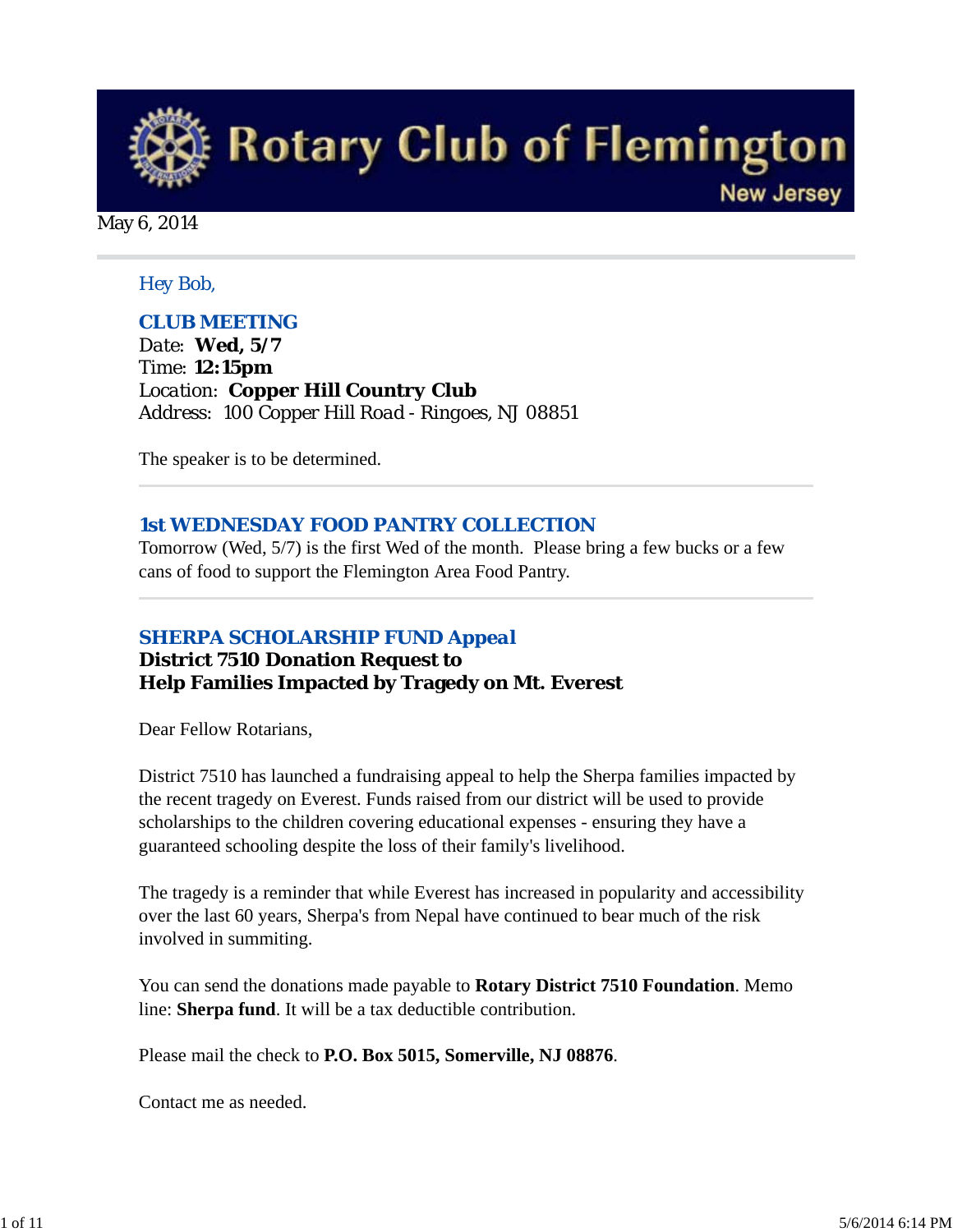

*6th Annual BARK IN THE PARK* **Sunday, June 8, 2014** Registration: **10:30am** Walk: **11:00am to 2:00pm** Location: **Flemington Boro Park** Address: 43 Park Avenue, Flemington, NJ 08822

Enjoy a 1.0 mile walk around scenic Flemington ending back in a park full of activities for you and your pet. Meet exhibitors from local businesses with healthy ideas for your pet plus new and unique pet-oriented products and services.

All net proceeds of the event go to Rotary Charities and the local pet rescue organization **Animal Alliance**, a non-profit, volunteer-run pet adoption and spay/neuter outreach animal welfare organization.

You can also enjoy great food from several local restaurants (for people!), plus fabulous pet contests. There will also be terrific live music from **SunDog**!

**Pre-register before June 4th and save \$5.00 off the gate prices**! Only \$10.00 per walker/pet (up until June 4th) gets you access to the dog walk and all the great activities in the park! Registrations received after June 4th, including day-of event registrations, are **\$15.00** per walker/pet. Plus you'll also receive a goody bag with over \$35.00 of products, samples and special offers!

**Click Here** or visit www.FlemingtonRotaryNJ.org for more information, or to download the following event forms:

- **Event Brochure**.
- **Participant Registration Form**.
- **Vendor Registration Form**.
- **Sponsor Registration Form**.
- **"Save the Date" post card**.



# *PEDALS FOR PROGRESS Bicycle, Sewing Machine & Sports Equipment Collection* Date: **Saturday, May 31, 2014** Time: **9am** to **12noon** Location: **Flemington Presbyterian Church**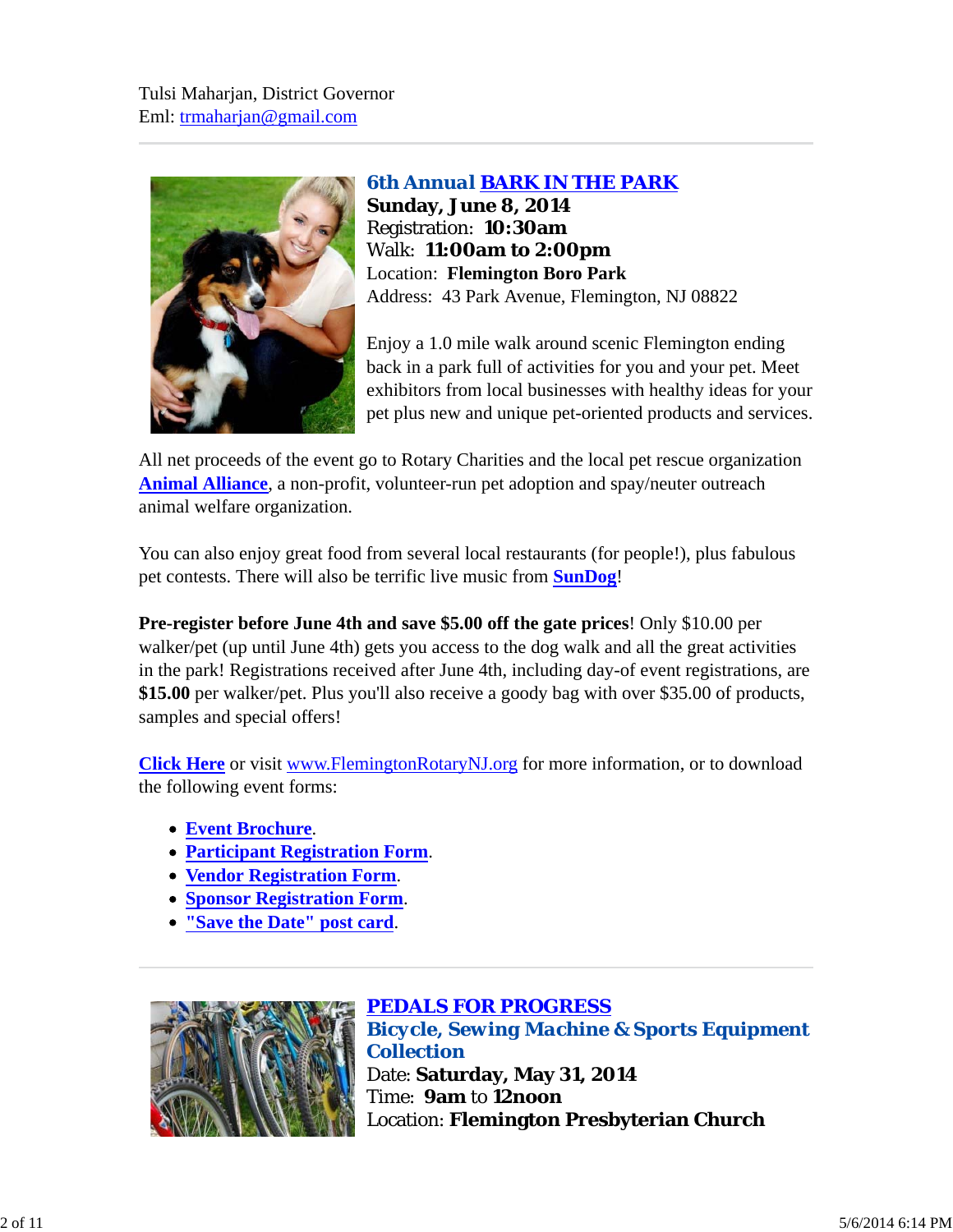## Address: 10 East Main Street - Flemington, NJ

Please join us on Saturday, May 31, 2014 for another Bicycle Collection at the Flemington Presbyterian Church. Items to be collected include **Used Bicycles** (adult and child), **Used Sewing Machines** (in working condition) and **Sports Equipment** (soccer balls, baseball gloves, etc. that can fit in the shipping containers between the bikes). The collection is sponsored by the Flemington Presbyterian Church and the Rotary Club of Flemington.

Bikes will be sent to Guatemala, Nicaragua, Albania, Ghana, Uganda and Vietnam. Please help do your part to put unused bikes to good use in the developing world.

#### *Requirements*:

- Bikes should be rust free.
- Bikes with flat tires in need of some repair are accepted.
- No trikes.
- "Bikes for parts" are not accepted.

A **\$10 cash donation** is required with each bike or sewing machine. Bikes and donations are cash deductible. The required cash donation helps to offset the cost to ship the bikes to the developing countries.

**Pedals for Progress**, also known as **P4P**, collects 5000 to 7000 bicycles annually and transfers this material wealth to those more needy. Thus rescuing bicycles destined for America's landfills and delivering them to societies where they are badly needed and highly valued. To date, more than 133,500 bicycles have been shipped to developing countries in Latin America, Africa, and Eastern Europe. In these countries, the bikes are reconditioned by partner agencies and distributed at low cost to poor working adults. These bikes provide them with reliable transportation for commuting to work, transporting produce to market, or accessing health care and other services. Steady employment for these adults is vital to the development and success for these economies.

**It costs \$40 to collect, process, ship, rebuild and distribute each bicycle**. The required \$10 donation helps to offset the shipping costs. P4P is a  $501(c)(3)$  corporation and a registered charity in the states of NJ, PA, NY, CT, IA & VT. Brochures explaining this innovative program will be available at the collection site. P4P also seeks donations of wrenches for our oversees shops. For detailed information about our overseas projects and a current schedule of bicycle collection, visit the P4P website at www.p4p.org.

If you miss this collection date, you can locate other bike collections through the Pedals for Progress website: **www.P4P.org**



*PRESIDENT'S MESSAGE* **From President Ira Liebross** Highlights from the March Board Meeting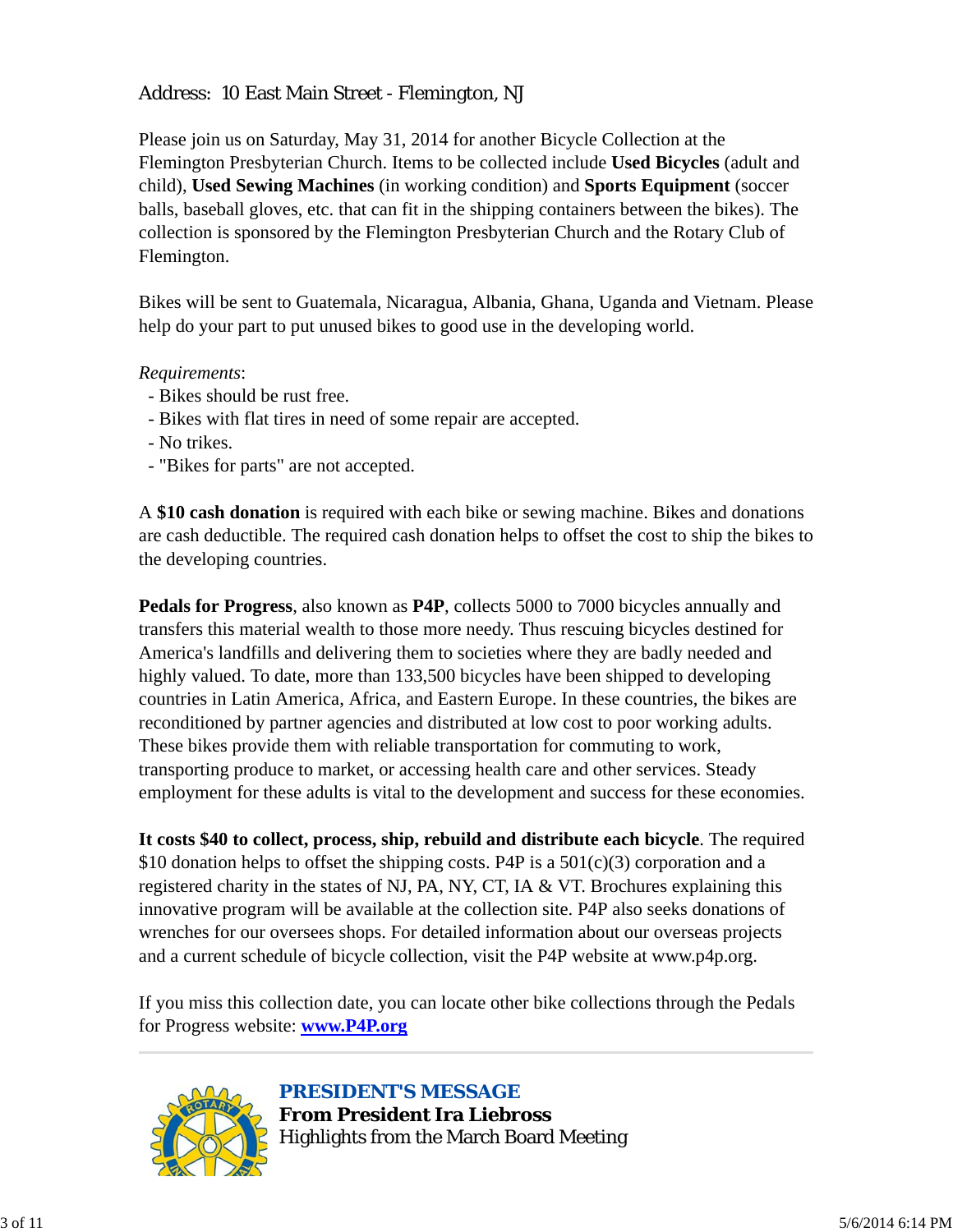

President Ira wanted to share the following highlights from the March Board Meeting, held on 3/6/2014:

**Changing of the Guard Dinner (Wed, June 25)**: Please mark your calendars. The Changing of the Guard Dinner will be held on Wed, June 25 at the Copper Hill Country Club.

## *Rotary BRIDGING THE GAP*

**Rotarians being Sought as Mentors!** May 13, 2014 - Awards Breakfast

**Click Here** for additional information.

# *OFFICERS & BOARD MEMBERS for the 2014-2015 Flemington Rotary Year*

At the Wed, 2/26/2014 Flemington Rotary Lunch Meeting, a motion was made and approved for the following Officers & Board Members to serve for the 2014-2015 Rotary Year:

| President                                         | Lynn Hyman                                     |
|---------------------------------------------------|------------------------------------------------|
| President-Elect                                   | <b>Mick Schaible</b>                           |
| Secretary                                         | Michele Kavanagh                               |
| Treasurer, General                                | <b>Bob Newland</b>                             |
| Treasurer, Lunch                                  | D.J. Wright                                    |
| Treasurer, Assistant Lunch <b>Harrie Copeland</b> |                                                |
| <b>Board Member</b>                               | <b>Ira Liebross</b> (Immediate Past President) |
| <b>Board Member</b>                               | <b>Nancy Kahl</b>                              |
| <b>Board Member</b>                               | <b>Ken Skowronek</b>                           |
| <b>Board Member</b>                               | <b>Joe Ziegler</b>                             |

## **2014-2015 RCOF Officers & Board Members:**



# *HUNTERDON COUNTY CHAMBER OF COMMERCE*

As you know, the Rotary Club of Flemington is a member of the H.C. Chamber of Commerce. This enables all Rotarians the ability to attend a Chamber function as a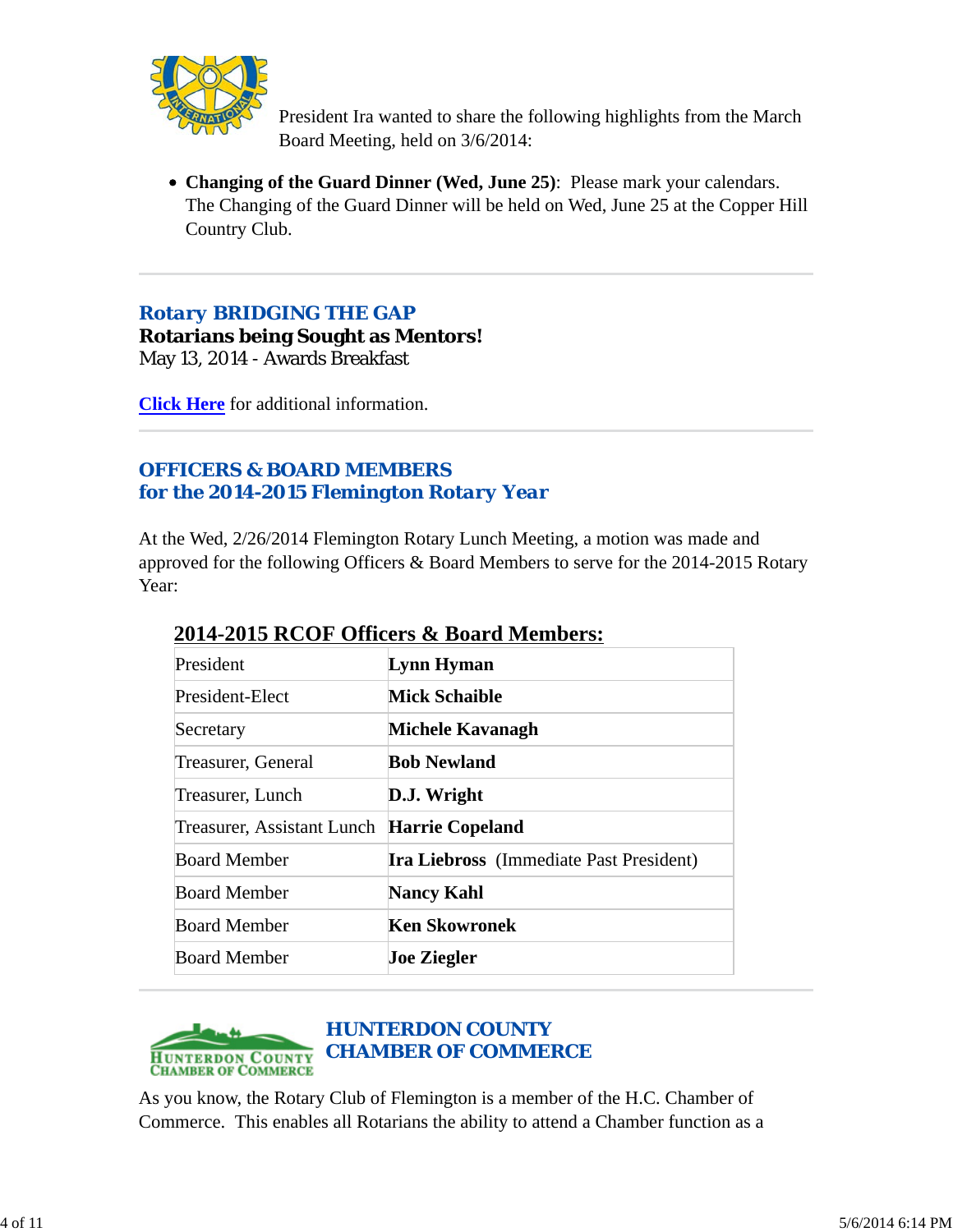"member". If someone asks you what your business is, you would explain that you are a member representing the Rotary Club of Flemington. **Click Here** to visit the Chamber website for a listing of upcoming events.

# *Hunterdon Chamber Internet Radio "THE ROTARY HOUR"* **Mondays from 11am to 12noon**

PDG Megan Jones-Holt is the host of "The Rotary Hour" on the Hunterdon Chamber Internet Radio station and is looking for guests to have on the show. If you are intersted, please get in touch with Megan at (908)894-4590 or **mjonesholt@gmail.com**. **Click Here** to listen to the Hunterdon Chamber Internet Radio station from your PC, smart phone, mobile device, etc.



If you would like to learn more about events and activities going on around Flemington, please **CLICK HERE** to visit the Flemington Business Improvement District (BID) website.

## *ROTARY DISTRICT 7510 NEWS*

**Click Here** to read the current news from our Rotary District 7510.

## *SPEAKERS & PROGRAMS BEING SOUGHT*

We are always seeking new or creative ideas for upcoming meeting programs and speakers. If you have any leads, please pass them onto Mick Schaible. **Click here** to generate an email directly to Mick.

## *UPCOMING DATES TO NOTE*

#### **Summary of Upcoming Club Meeting Programs**:

Wed, 5/07: To Be Announced.

Wed, 5/14: Presentation of Soup Cook-Off Trophies to Restaurants; and Check Presentation to the Flemington Area Food Pantry.

Wed, 5/21: Rotary's Bridging the Gap Program as implemented by the H.C. Polytech Wed, 5/28: To Be Announced.

Wed, 6/04: Scholarship Checks presented to Students.

Wed, 6/11: Green Program of Study, A State-wide project with Stockton State College.

Wed, 6/18: H.C. Polytech's Federal Apprenticeship Program.

Wed, 6/25: **Changing of the Guard Dinner Meeting at 6pm** at the Copper Hill Country

Club. (*Note there is NO noon meeting on this day*).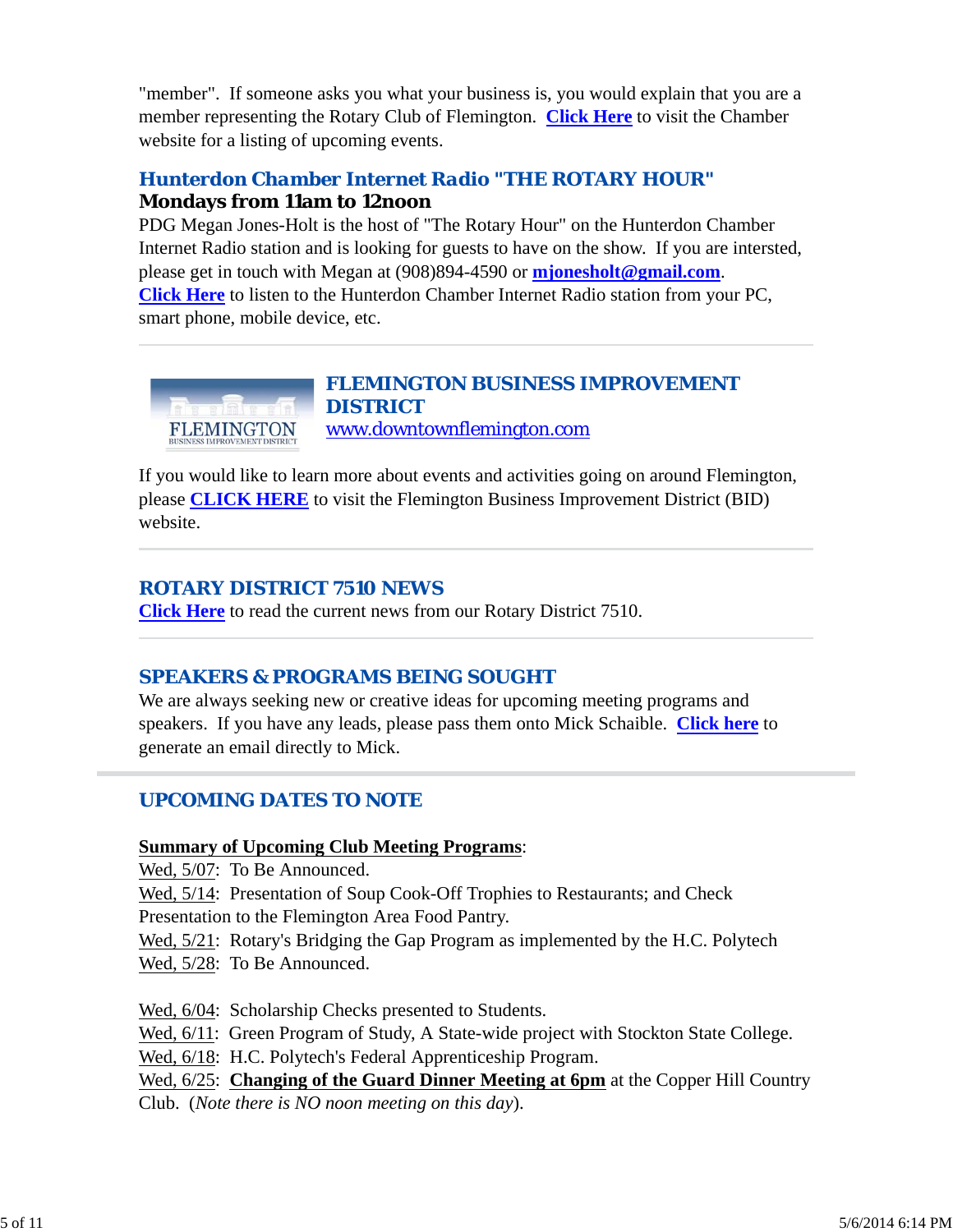**Next RCOF Board Meeting**: Thurs, 6/5/2014 at 6:00 PM (usually the 1<sup>st</sup> Thursday). Next Membership Meeting: Wed, 5/14/2014 at 1:30 PM (usually the 2<sup>nd</sup> Wednesday).

#### **Upcoming RCOF Club Events, Fundraisers, Fellowship Events, Etc**.:

Sat, 5/31: Pedals for Progress Bicycle, Sewing Machine & Sports Gear Collection Sun, 6/8: Rotary Bark in the Park Dog Walk Wed, 6/25: Changing of the Guard Dinner at Copper Hill Country Club

#### **Rotary District 7510 Events & Functions:**

#### May 2-3: **District Conference**

Wed, 5/14: District Assembly - Hotel Somerset-Bridgewater (2:30pm to 9:00pm) May 30 - June 1: RYLA, 4-Way Test Speech Contest, Rotaract, Interact & Early Act. June 13-15: The Rotary Youth Leadership Awards (RYLA) at Drew University in Madison, NJ.

Wed, 6/26: District Changing of the Guard - Schackamaxon Country Club, Scotch Plains

## *COMMITTEE LIST:*

**Click Here** to download the listing of all current Club Committee's and its members.

## *"MEMBERS ONLY" WEBSITE:*

## **Click Here for the Members Only section of the website to find:**

- 1) The "Membership Proposal Form" to propose a new member.
- 2) New Member Information.
- 3) An Online Copy of the Club Membership Directory.
- 4) A Link to All Photos Albums of the Club.

## *ROTARY WEBSITE LINKS:*

Rotary International: **www.Rotary.org** Rotary District 7510: **www.RotaryNJ.org**

## *NEARBY ROTARY CLUB MEETINGS:*

As A Rotarian, you are Welcome to attend a Rotary Club meeting anywhere in the world. Click here for the Rotary Club Locator App. Or see below for some local meetings:

Mondays

**Lambertville/New Hope** (6:30 pm) - Lambertville Station Restaurant; 11 Bridge Street, Lambertville NJ 08530

**Piscataway** (12:15 pm) - Radisson Hotel; 21 Kingsbridge Road, Piscataway, NJ 08854

Tuesdays

**Whitehouse** (12:15 pm) - Max's 22; 456 Route 22 West, Whitehouse Station, NJ 08889 **Princeton** (12:15 pm) - The Nassau Club; 6 Mercer Street, Princeton, NJ 08540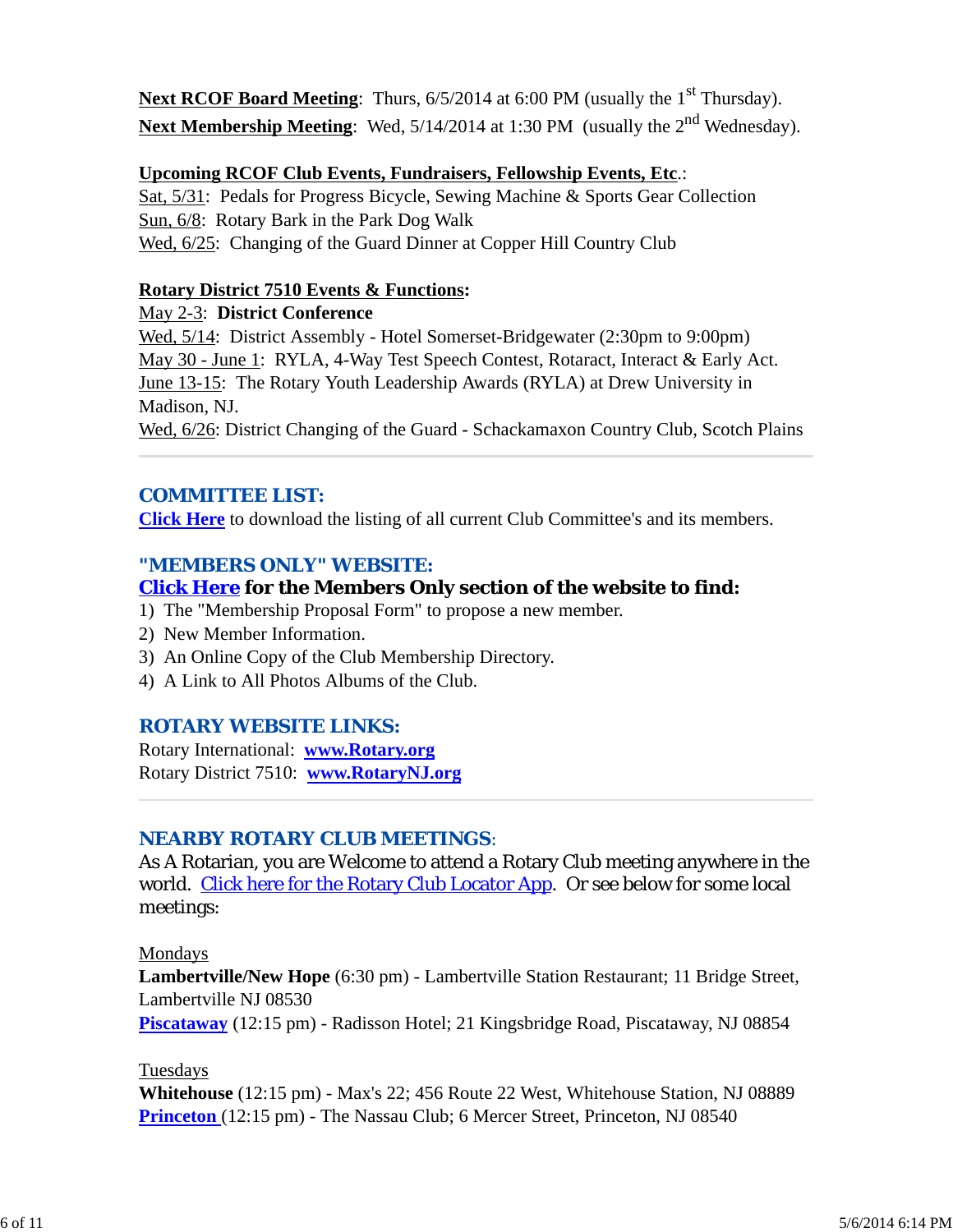**Bridgewater-Bound Brook** (12:15 pm) - Arbor Glenn; 100 Monroe St, Bridgewater 08807

#### Wednesdays

**Branchburg Township** (7:30 am): Stoney Brook Grille; 1285 Route 28, North Branch, NJ 08876

**Flemington** (12:15pm): Copper Hill Country Club; 100 Copper Hill Road, Ringoes, NJ 08851

**Hillsborough Township** (6:15 pm): Pheasant's Landing; 311 Amwell Road (Rt. 514), Hillsborough, NJ 08844

## Thursdays

**Clinton Sunrise** (7:30 am): Clinton Fire Department; New Street, Clinton, NJ 08809 **Somerville/Bridgewater** (12:15 pm): Bridgewater Manor; 1251 US Highway 202/206, Bridgewater, NJ 08807 **Trenton** (12:15 pm): Freddie's Tavern; 12 Railroad Avenue, West Trenton, NJ 08628

#### Fridays

**North Hunterdon** (12:15 pm): Beaver Brook County Club; 25 County Club Drive, Annandale, NJ 08801 **Princeton Corridor** (12:15pm): Hyatt Regency; 102 Carnegie Center, Rt. 1 North,

Princeton, NJ 08540

#### eClub

**Rotary eClub of Hunterdon Horizon**: View website for meetings or online makeups.

# RI President's Call for Action in **2013-2014**: **"Engage Rotary, Change Lives"**

# **Rotary Club of Flemington - Our 90th Year**

Founded October 3, 1923 \* Charter #1529 \* District 7510

| President            | <b>Ira Liebross</b>                            |  |  |
|----------------------|------------------------------------------------|--|--|
| President-Elect      | <b>Lynn Hyman</b>                              |  |  |
| Secretary            | <b>Michele Kavanagh</b>                        |  |  |
| Treasurer, General   | <b>Bob Newland</b>                             |  |  |
| Treasurer, Lunch     | D.J. Wright                                    |  |  |
| <b>Board Members</b> | <b>Karen Widico</b> (immediate past president) |  |  |
|                      | <b>Jim Davidson</b>                            |  |  |
|                      | <b>Nancy Kahl</b>                              |  |  |
|                      | <b>Mick Schaible</b>                           |  |  |
|                      | <b>Chris Venditti</b>                          |  |  |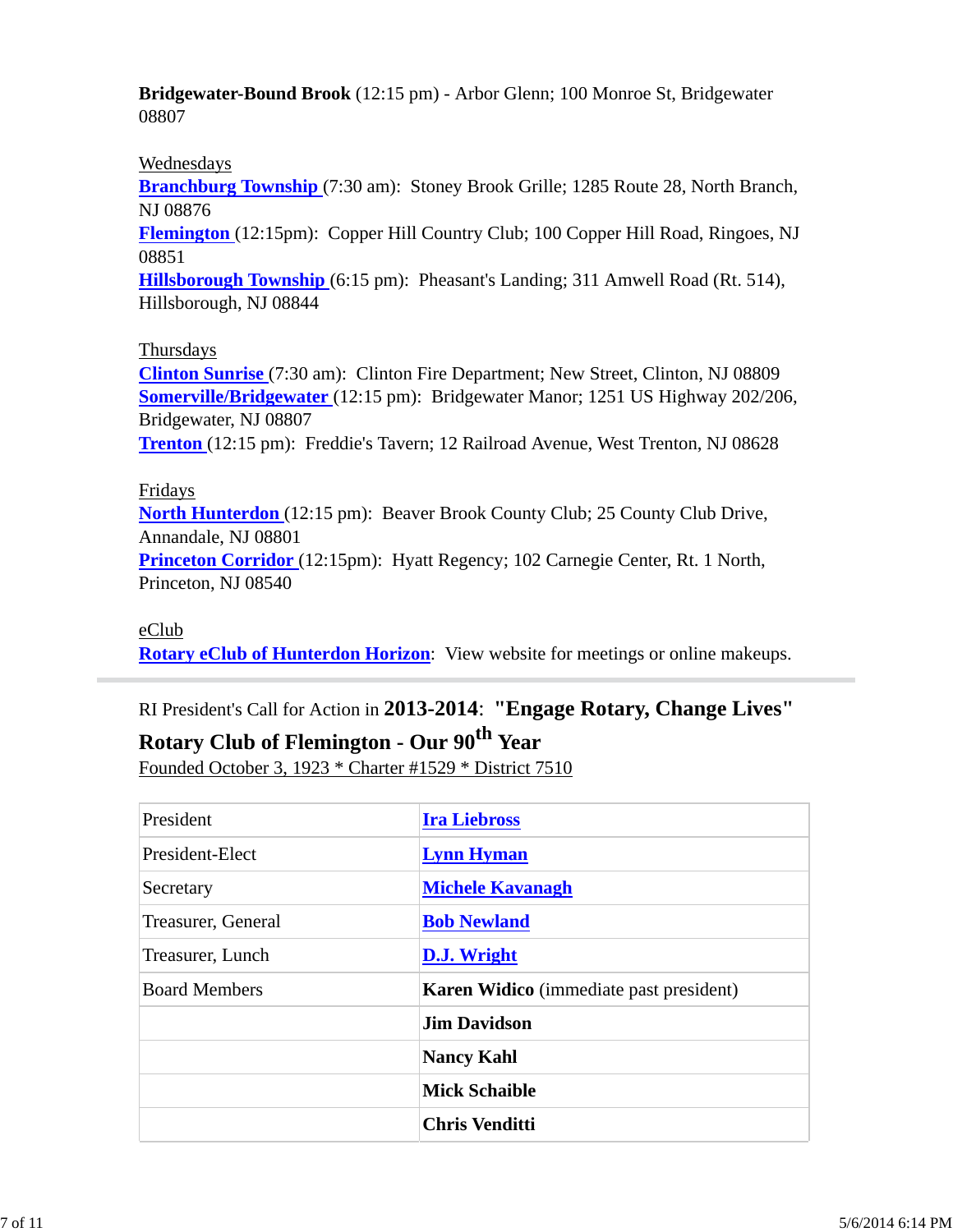| Sergeant-at-Arms                                             | <b>Tom Fisher</b>                            |  |  |  |
|--------------------------------------------------------------|----------------------------------------------|--|--|--|
| <b>RI</b> President                                          | <b>Ron D. Burton</b> (Norman, Oklahoma, USA) |  |  |  |
| District Governor (DG)                                       | Tulsi R. Maharjan (Branchburg, NJ)           |  |  |  |
| District Governor Elect (DGE)                                | Melvin I. Kevoe "Mel" (Springfield, NJ)      |  |  |  |
| District Governor Nomimee (DGE)                              | Hal Daume (Berkeley Heights, NJ)             |  |  |  |
| <b>Assistant District Governor (ADG)</b>                     | Michael Toscani (Lambertville-New Hope, PA)  |  |  |  |
| Club Meetings: Wednesday, 12:15 pm, Copper Hill Country Club |                                              |  |  |  |

100 Copper Hill Road, Ringoes 08551





*MISSION STATEMENT*: The mission of Rotary International is to assist and guide Rotarians and Rotary clubs to accomplish the Object of Rotary to ensure Rotary's continuing relevance and to help build a better world, emphasizing service activities by individuals and groups that enhance the quality of life and human dignity, encouraging high ethical standards, and creating greater understanding among all people to advance the search for peace in the world.

**THE OBJECT OF ROTARY:** The object of Rotary is to encourage and foster the ideal of service as a basis of worthy enterprise and, in particular, to encourage and foster:

**1st**: The development of acquaintance as an opportunity for service;

**2nd**: High ethical standards in business and professions, the recognition of the worthiness of all useful occupations, and the dignifying of each Rotarian's occupation as an opportunity to serve society;

**3<sup>rd</sup>**: The application of the ideal of service in each Rotarian's personal, business and community life;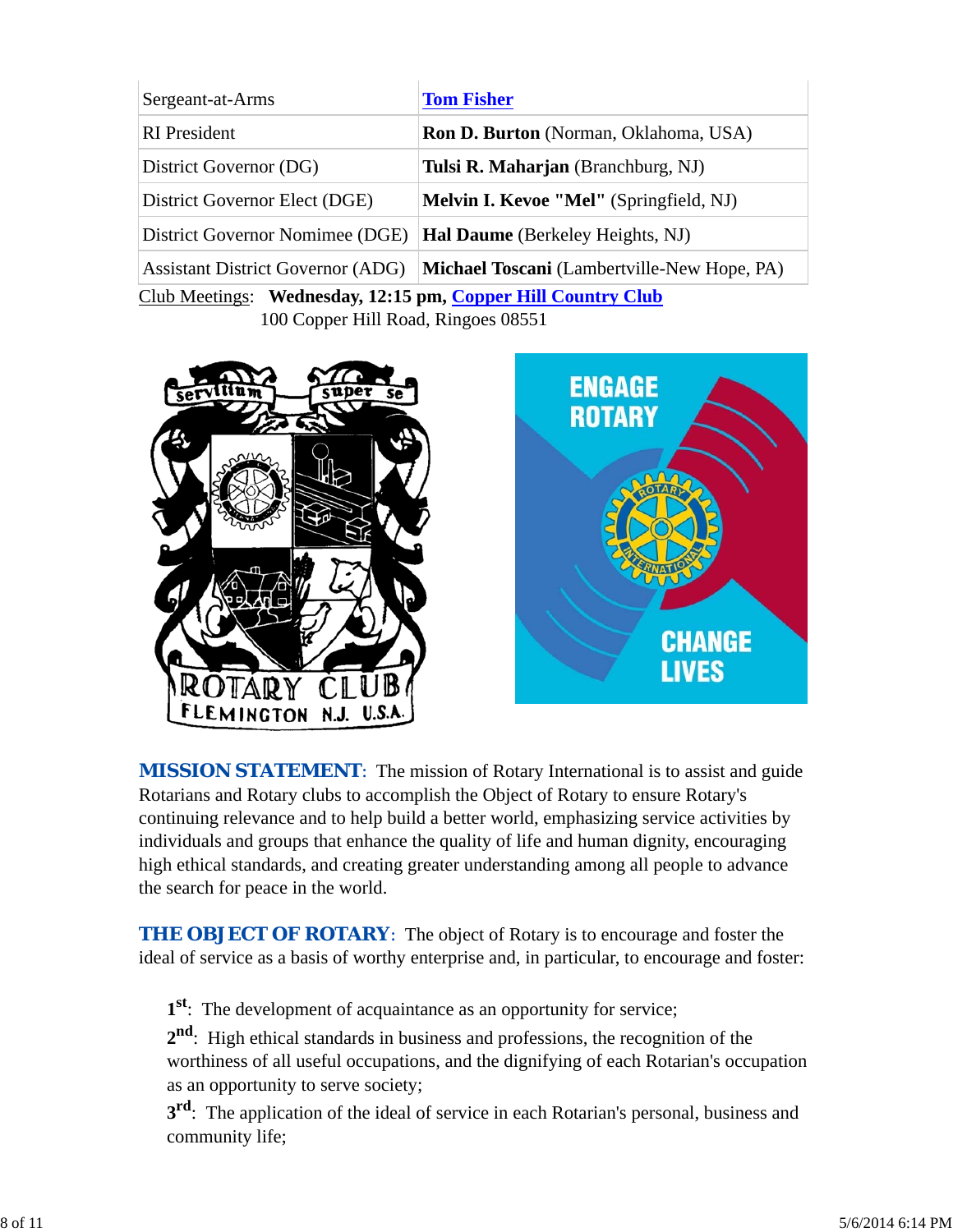**4th**: The advancement of international understanding, goodwill, and peace through a world fellowship of business and professional persons united in the ideal of service.

#### **THE 4-WAY TEST:** "Of the things we think, say or do:

- **1st**: Is it the Truth?
- 2<sup>nd</sup>: Is it Fair to all concerned?
- **3<sup>rd</sup>:** Will it build goodwill and better friendships?
- **4th**: Will it be beneficial to all concerned?"

## *ROTARY's AVENUE'S OF SERVICE*:

**1)** Through **Club Service**, we have fun, build lasting friendships, and make sure that our club runs well.

**2)** Through **Vocational Service**, we volunteer our professional skills to serve others and promote integrity in everything we do.

**3)** Through **Community Service**, we address local needs and work with our community to bring lasting improvements.

**4)** Through **International Service**, we meet humanitarian needs around the globe and promote world understanding and peace.

**5)** Through **Youth Service**, we work with young people to help them become the next generation of leaders, visionaries, and peacemakers.

## **2013-2014 CLUB MEMBER ROSTER Rotary Club of Flemington, NJ**

| <b>Rotarian</b>                   | <b>Member Since</b> | <b>Classification</b>           |
|-----------------------------------|---------------------|---------------------------------|
| Black, Bruce B.                   | 2007                | <b>Health and Fitness</b>       |
| Bohler, Herbert C. (Herb)         | 1977                | <b>Specialty Advertising</b>    |
| Chittenden, Robert L. (Bob)       | 2003                | M.E.F.P. Consulting Engineering |
| Clark, Arthur L. (Sandy)          | 1987                | Printing                        |
| Copeland, Harrie E. III           | 1976                | Auctioneering/Banking           |
| Davidson, James G. (Jim)          | 2002                | <b>Rubber Products</b>          |
| Ferrari, Frederick J. (Fred)      | 1964                | Orthodontia                     |
| Fisher, Charles H. (Charlie)      | 1961                | <b>Funeral Services</b>         |
| Fisher, Thomas H. (Tom)           | 2012                | Property & Casualty Insurance   |
| Harrison, Jeffrey (Jeff)          | 1996                | Psychotherapy                   |
| Hennessy, Jr., Richard (Rich)     | 2010                | <b>Financial Advisor</b>        |
| Hyman, Lynn                       | 2010                | <b>Retail Banking</b>           |
| Kahl, Nancy                       | 2012                | Massage Therapy                 |
| Kamnitsis, Christopher P. (Chris) | 2001                | <b>Financial Planning</b>       |
| Kavanagh, Michele                 | 2013                | <b>Community Banking</b>        |
| Liebross, Ira                     | 1997                | <b>Family Medicine</b>          |
|                                   |                     |                                 |

Current Number of Members: 45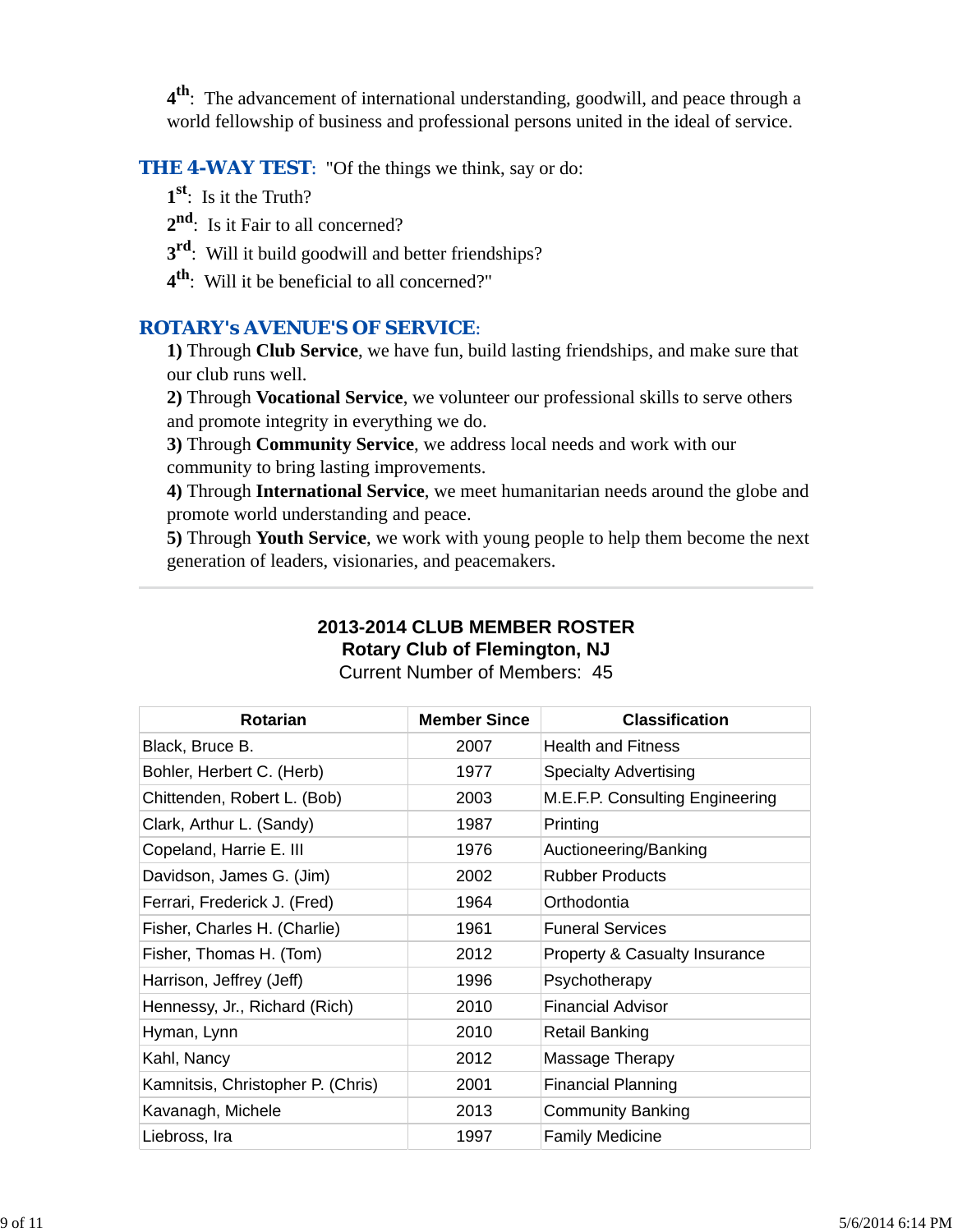| Loew, Darren                   | 2002 | Orthodontics                   |
|--------------------------------|------|--------------------------------|
| Martin, Teresa (Terry)         | 1993 | Solid Waste/Recycling          |
| Mazujian, Harry                | 2004 | Clergy                         |
| McWilliams, Nancy              | 1992 | Psychotherapy                  |
| Metz, Kim                      | 2007 | <b>Technical Education</b>     |
| Muller, George D.              | 1964 | <b>Cut Glass Manufacturing</b> |
| Nastasi, William (Bill)        | 1996 | <b>General Contracting</b>     |
| Newland, Robert D. (Bob)       | 1998 | Insurance                      |
| Ownes, Terry M.                | 1987 | <b>Floor Covering</b>          |
| Parente, Steven (Steve)        | 2005 | Classification                 |
| Phelan, Christopher J. (Chris) | 2009 | <b>Chamber Of Commerce</b>     |
| Randolph, R. Wayne             | 1982 | Veterinary Medicine            |
| Reinbacher, Otto A.            | 1997 | Clergy                         |
| Rogow, Stephen S. (Steve)      | 1973 | Orthodontics                   |
| Schaible, R. Michael (Mick)    | 1998 | <b>Appraisal Services</b>      |
| Skowronek, Kenneth J. (Ken)    | 1994 | <b>Family Law</b>              |
| Sollner, Richard F. (Dick)     | 1962 | Air Transportation             |
| Stothoff, Richard H. (Dick)    | 1966 | <b>Sanitary Engineering</b>    |
| Stout, Deborah (Debbie)        | 2013 | <b>Retail Banking</b>          |
| Thatcher, Thomas P. (Tom)      | 2006 | <b>Professional Planning</b>   |
| Weinstein, Theodore H. (Ted)   | 1994 | <b>Pulmonary Medicine</b>      |
| Widico, Karen A.               | 1997 | <b>Public Health Services</b>  |
| Williams, Gwen                 | 1991 | Purchasing/Manufacturing       |
| Wise, Robert (Bob)             | 1992 | <b>Hospital Administration</b> |
| Woske, Harry                   | 1977 | Cardiology                     |
| Wright, Daniel J. (D.J.)       | 2003 | <b>Funeral Services</b>        |
| Zanetti, Edward G. (Ed)        | 1971 | Plumbing & Heating             |
| Ziegler, Joseph E. (Joe)       | 1988 | Investment Advisor             |
| Zullo, John J. (Johnnie)       | 1987 | <b>Chemical Engineering</b>    |

Yours in Rotary Service! Bob Chittenden

**Rotary Club of Fleminton, NJ** PO Box 751 - Flemington, NJ 08822 www.FlemingtonRotaryNJ.org

Providing "Service Above Self" Since 1923



**Forward this email**